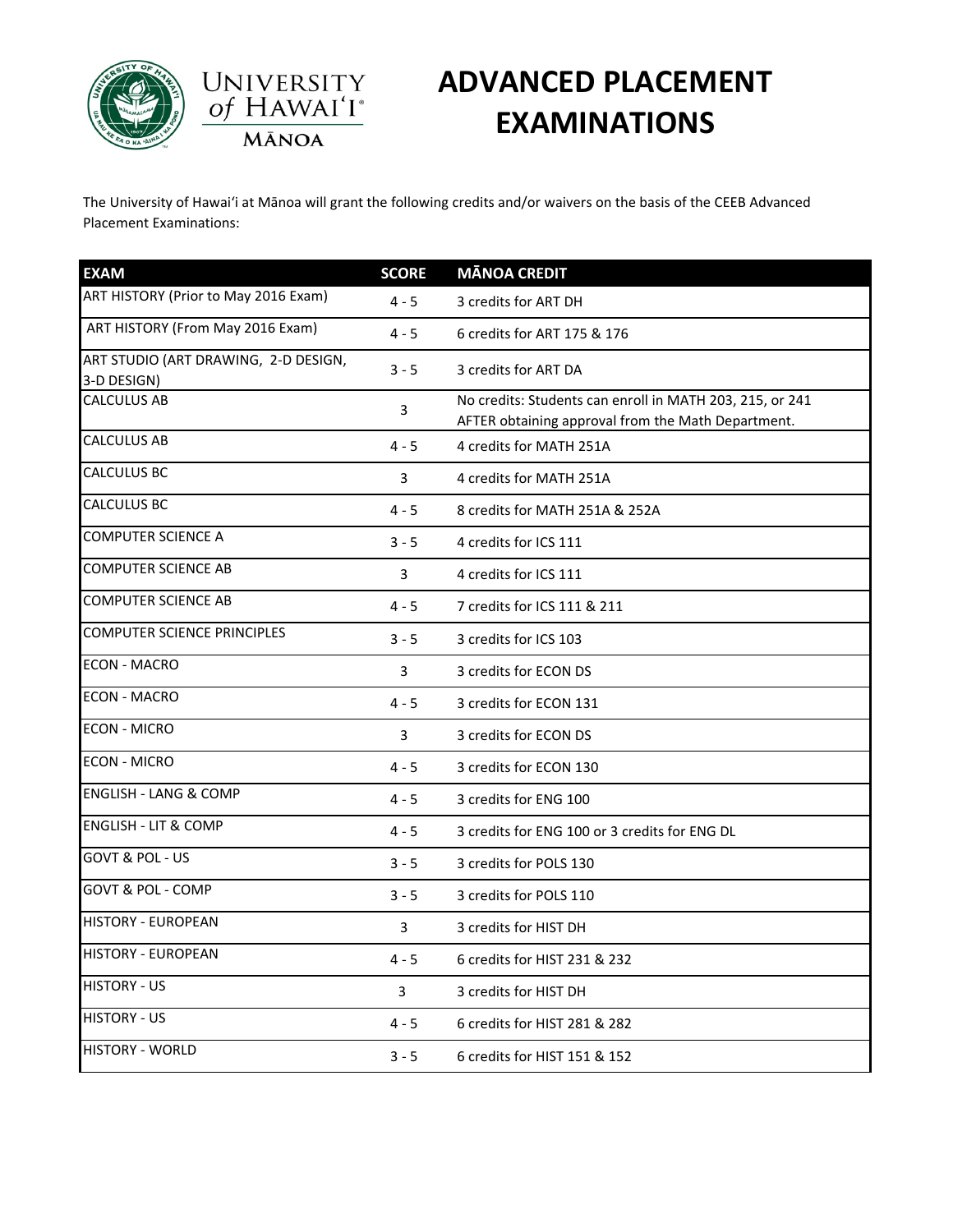| <b>HUMAN GEOGRAPHY</b>            | $3 - 5$ | 3 credits for GEO 151  |
|-----------------------------------|---------|------------------------|
| <b>MUSIC THEORY</b>               | $3 - 5$ | 3 credits for MUS 108  |
| <b>IMUSIC LISTENING &amp; LIT</b> | $3 - 5$ | 3 credits for MUS 106  |
| <b>PSYCHOLOGY</b>                 | $3 - 5$ | 3 credits for PSY 100  |
| <b>RESEARCH</b>                   | $3 - 5$ | 3 credits for ENG ELEC |
| <b>SEMINAR</b>                    | $3 - 5$ | 3 credits for ENG ELEC |
| <b>STATISTICS</b>                 | $3 - 5$ | 3 credits for SOCS 225 |

To receive test results and/or request official transcripts, visit the College Board website at: http://professionals.collegeboard.com/testing/ap/scores/reporting/for-students

#### **Subject to change without prior notice.**

*Last Updated 07/12/21*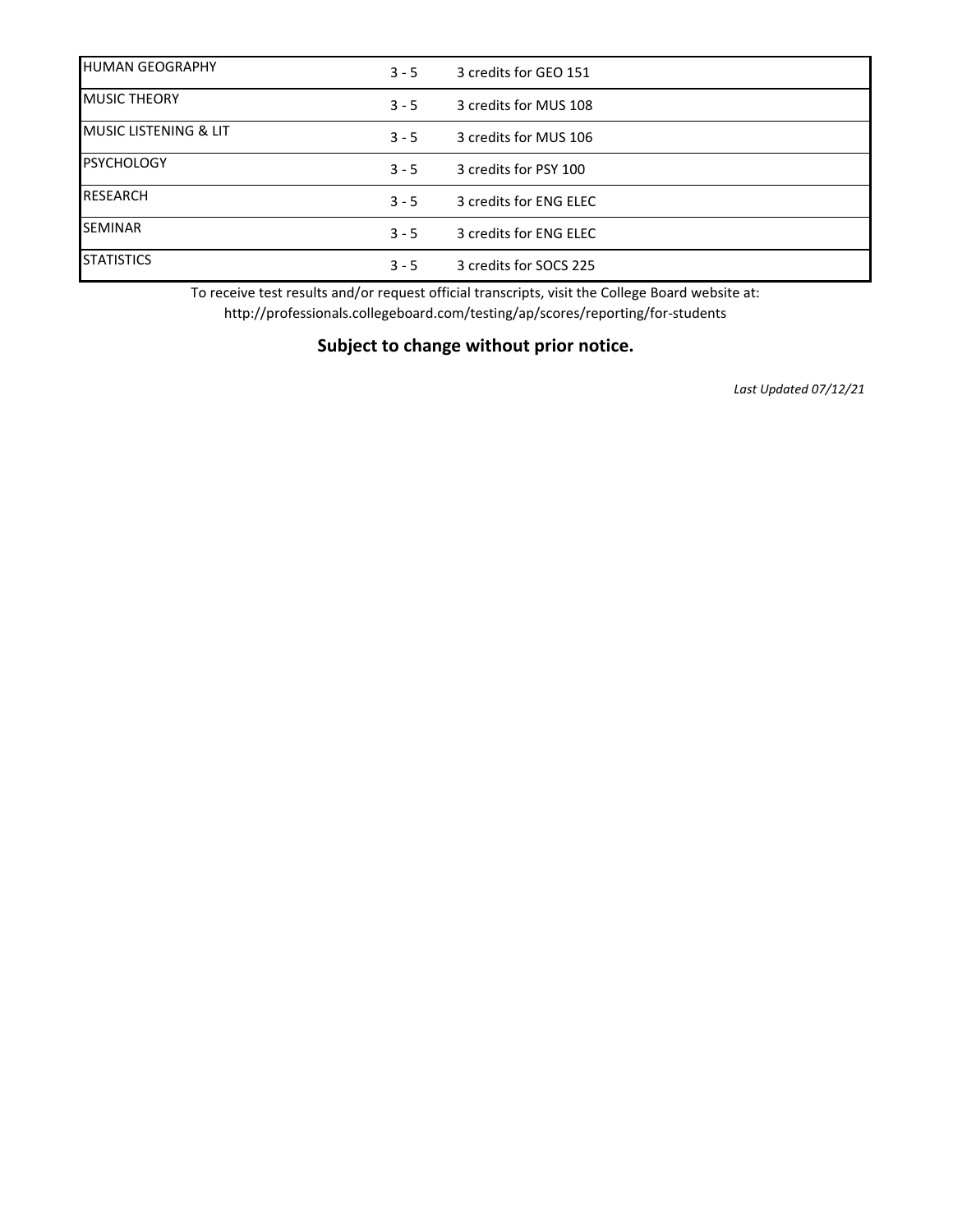



# **ADVANCED PLACEMENT EXAMINATIONS**

The University of Hawai'i at Mānoa will grant the following credits and/or waivers on the basis of the CEEB Advanced Placement Examinations:

### **SCIENCE**

| <b>EXAM</b>                        | <b>SCORE</b> | <b>MĀNOA CREDIT</b>                                                                        |
|------------------------------------|--------------|--------------------------------------------------------------------------------------------|
| <b>BIOLOGY</b>                     | 3            | 3 credits for BIOL DB (no waiver of lab)                                                   |
| <b>BIOLOGY</b>                     | $4 - 5$      | 7 credits for BIOL 171,171L,172 (credit for labs to be determined<br>by department review) |
| CHEMISTRY (Prior to May 2016 Exam) | 3            | 3 credits for CHEM 151                                                                     |
| CHEMISTRY (Prior to May 2016 Exam) | 4            | 3 credits for CHEM 161                                                                     |
| CHEMISTRY (Prior to May 2016 Exam) | 5            | 6 credits for CHEM 161 & 162 (credit for labs to be determined<br>by department review)    |
| CHEMISTRY (From May 2016 Exam)     | 3            | 4 credits for CHEM 151 & 151L                                                              |
| CHEMISTRY (From May 2016 Exam)     | 4            | 4 credits for CHEM 161 & 161L                                                              |
| CHEMISTRY (From May 2016 Exam)     | 5            | 8 credits for CHEM 161, 161L, 162, 162L                                                    |
| <b>ENVIRONMENTAL SCIENCE</b>       | $3 - 5$      | 3 credits for OCN 102                                                                      |
| <b>PHYSICS 1</b>                   | $3 - 5$      | 4 credits for PHYS 151 & 151L                                                              |
| <b>PHYSICS 2</b>                   | $3 - 5$      | 4 credits for PHYS 152 & 152L                                                              |
| <b>PHYSICS B</b>                   | $3 - 5$      | 8 credits for PHYS 151, 151L, 152, 152L                                                    |
| PHYSICS C: MECHANICS               | 3            | 4 credits for PHYS 170 Only                                                                |
| PHYSICS C: MECHANICS               | $4 - 5$      | 5 credits for PHYS 170 & 170L                                                              |
| PHYSICS C: ELECTRICITY & MAGNETISM | 3            | 3 credits for PHYS 272 Only                                                                |
| PHYSICS C: ELECTRICITY & MAGNETISM | $4 - 5$      | 4 credits for PHYS 272 & 272L                                                              |

To receive test results and/or request official transcripts, visit the College Board website at: http://professionals.collegeboard.com/testing/ap/scores/reporting/for-students

#### **Subject to change without prior notice.**

*Last Updated 07/12/21*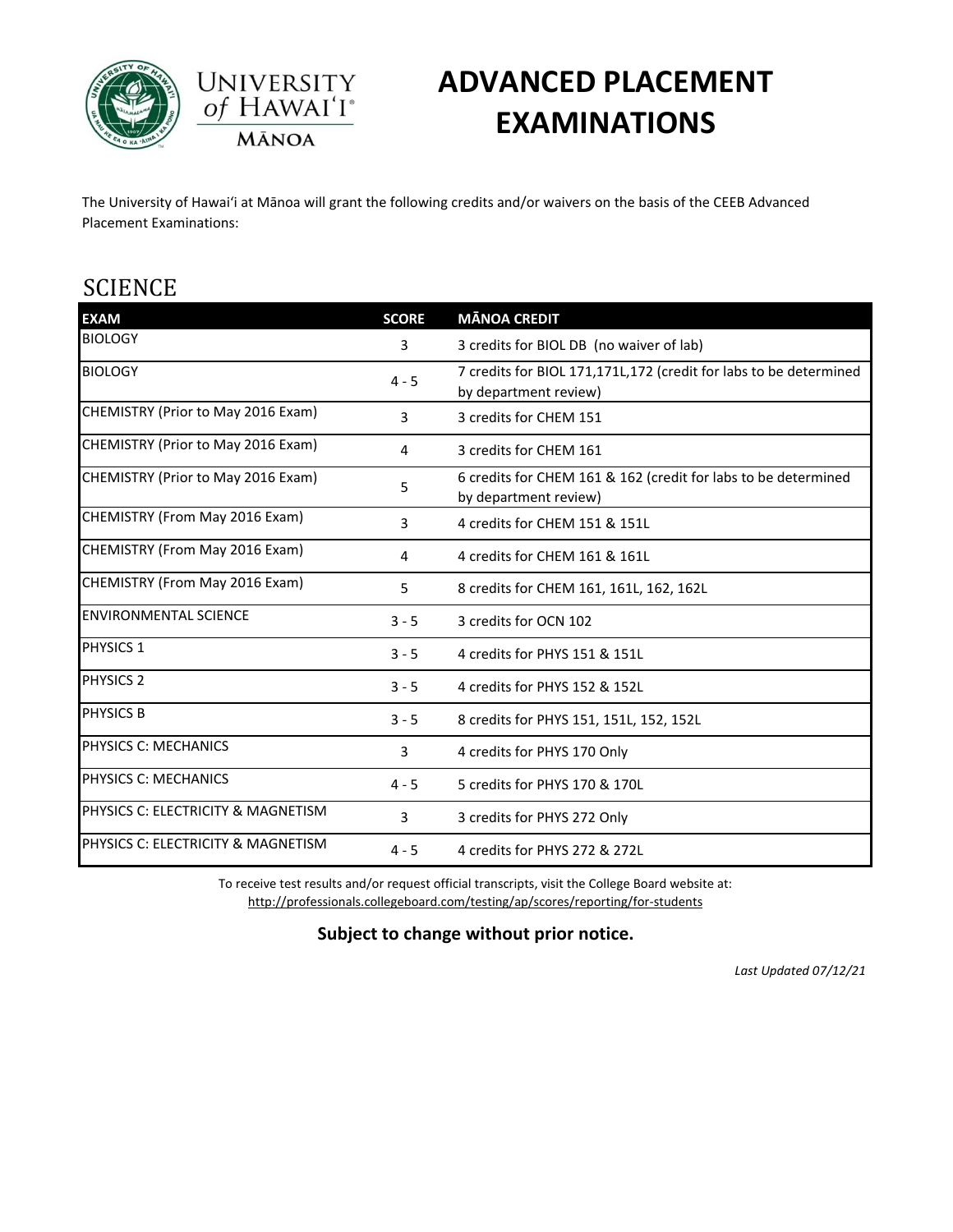



# **ADVANCED PLACEMENT EXAMINATIONS**

The University of Hawai'i at Mānoa will grant the following credits and/or waivers on the basis of the CEEB Advanced Placement Examinations:

### WORLD LANGUAGES & CULTURES (Exams taken May 2014 or after)

| <b>EXAM</b>                       | <b>SCORE</b> | <b>MĀNOA CREDIT</b>                                         |
|-----------------------------------|--------------|-------------------------------------------------------------|
|                                   |              | Contact Todd Ashida: tashida@hawaii.edu                     |
| <b>CHINESE LANG &amp; CULTURE</b> | 3            | Undergraduate Advisor, East Asian Languages and Literatures |
|                                   |              |                                                             |
| <b>CHINESE LANG &amp; CULTURE</b> | 4            | 12 credits for CHN 101, 102, 201                            |
| <b>CHINESE LANG &amp; CULTURE</b> | 5            | 12 credits for CHN 102, 201, 202                            |
| <b>FRENCH LANG &amp; CULTURE</b>  | 3            | 6 credits for FR 202 & 302                                  |
| <b>FRENCH LANG &amp; CULTURE</b>  | 4            | 6 credits for FR 302 & 311                                  |
| <b>FRENCH LANG &amp; CULTURE</b>  | 5            | 9 credits for FR 302, 311, 364                              |
| <b>GERMAN LANG &amp; CULTURE</b>  | 3            | 6 credits for GER 102 & 201                                 |
| <b>GERMAN LANG &amp; CULTURE</b>  | 4            | 9 credits for GER 102, 201, 202                             |
| <b>GERMAN LANG &amp; CULTURE</b>  | 5            | 9 credits for GER 201, 202, 303                             |
| <b>ITALIAN LANG &amp; CULTURE</b> | $3 - 4$      | 6 credits for ITAL 201 & 202                                |
| <b>ITALIAN LANG &amp; CULTURE</b> | 5            | 9 credits for ITAL 201, 202, 311                            |
| JAPANESE LANG & CULTURE           | 3            | 4 credits for JPN 102 (exams taken May 2015 or after)       |
| JAPANESE LANG & CULTURE           | 4            | 8 credits for JPN 201 & 202                                 |
| JAPANESE LANG & CULTURE           | 5            | 12 credits for JPN 201, 202, 301                            |
| <b>LATIN LANG &amp; CULTURE</b>   | 4            | 6 credits for LATN 201 & 202                                |
| <b>LATIN LANG &amp; CULTURE</b>   | 5            | 6 credits for LATN 202 & 303                                |
| <b>SPANISH LANG &amp; CULTURE</b> | 3            | 6 credits for SPAN 102 & 201                                |
| <b>SPANISH LANG &amp; CULTURE</b> | 4            | 6 credits for SPAN 201 & 202                                |
| <b>SPANISH LANG &amp; CULTURE</b> | 5            | 6 credits for SPAN 301 & 303                                |
| <b>SPANISH LIT &amp; CULTURE</b>  | 3            | 3 credits for SPAN 300                                      |
| SPANISH LIT & CULTURE             | 4            | 3 credits for SPAN 362                                      |
| <b>SPANISH LIT &amp; CULTURE</b>  | 5            | 6 credits for SPAN 362 & 372                                |

To receive test results and/or request official transcripts, visit the College Board website at: http://professionals.collegeboard.com/testing/ap/scores/reporting/for-students

#### **Subject to change without prior notice.**